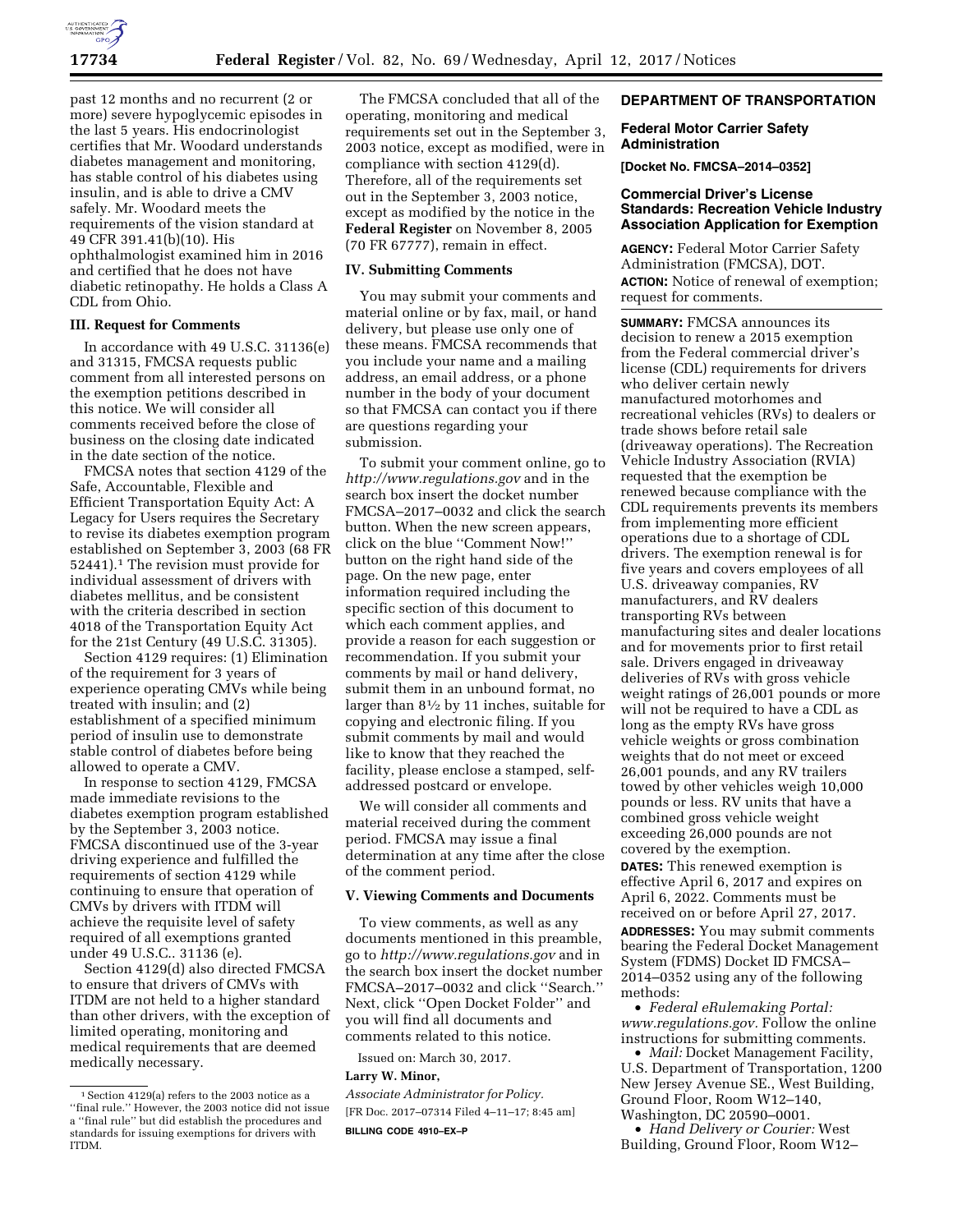140, 1200 New Jersey Avenue SE., between 9 a.m. and 5 p.m., Monday through Friday, except Federal holidays.

• *Fax:* 1–202–493–2251

Each submission must include the Agency name and the docket number for this notice. Note that DOT posts all comments received without change to *[www.regulations.gov,](http://www.regulations.gov)* including any personal information included in a comment. Please see the *Privacy Act*  heading below.

*Docket:* For access to the docket to read background documents or comments, go to *[www.regulations.gov](http://www.regulations.gov)* at any time or visit Room W12–140 on the ground level of the West Building, 1200 New Jersey Avenue SE., Washington, DC, between 9 a.m. and 5 p.m., ET, Monday through Friday, except Federal holidays. The on-line FDMS is available 24 hours each day, 365 days each year.

*Privacy Act:* In accordance with 5 U.S.C. 553(c), DOT solicits comments from the public to better inform its rulemaking process. DOT posts these comments, without edit, including any personal information the commenter provides, to *[www.regulations.gov,](http://www.regulations.gov)* as described in the system of records notice (DOT/ALL–14 FDMS), which can be reviewed at *[www.dot.gov/privacy.](http://www.dot.gov/privacy)* 

**FOR FURTHER INFORMATION CONTACT:** Mr. Thomas Yager, Chief, FMCSA Driver and Carrier Operations Division; Office of Carrier, Driver and Vehicle Safety Standards; Telephone: 614–942–6477. Email: *[MCPSD@dot.gov.](mailto:MCPSD@dot.gov)* If you have questions on viewing or submitting material to the docket, contact Docket Services, telephone (202) 366–9826.

# **SUPPLEMENTARY INFORMATION:**

# **I. Public Participation and Request for Comments**

FMCSA encourages you to participate by submitting comments and related materials.

#### *Submitting Comments*

If you submit a comment, please include the docket number for this notice (FMCSA–2014–0352), indicate the specific section of this document to which the comment applies, and provide a reason for suggestions or recommendations. You may submit your comments and material online or by fax, mail, or hand delivery, but please use only one of these means. FMCSA recommends that you include your name and a mailing address, an email address, or a phone number in the body of your document so the Agency can contact you if it has questions regarding your submission.

To submit your comment online, go to *[www.regulations.gov](http://www.regulations.gov)* and put the docket

number, ''FMCSA–2014–0352'' in the ''Keyword'' box, and click ''Search.'' When the new screen appears, click on ''Comment Now!'' button and type your comment into the text box in the following screen. Choose whether you are submitting your comment as an individual or on behalf of a third party and then submit. If you submit your comments by mail or hand delivery, submit them in an unbound format, no larger than 81⁄2 by 11 inches, suitable for copying and electronic filing. If you submit comments by mail and would like to know that they reached the facility, please enclose a stamped, selfaddressed postcard or envelope. FMCSA will review all comments received and determine whether the renewal of the exemption is consistent with the requirements of 49 U.S.C. 31315 and 31136(e). Comments received after the comment closing date will be filed in the public docket and will be considered to the extent practicable.

#### **II. Legal Basis**

FMCSA has authority under 49 U.S.C. 31136(e) and 31315 to grant exemptions from the certain portions of the Federal Motor Carrier Safety Regulations. FMCSA must publish a notice of each exemption request in the **Federal Register** (49 CFR 381.315(a)). The Agency must provide the public an opportunity to inspect the information relevant to the application, including any safety analyses that have been conducted. The Agency must also provide an opportunity for public comment on the request.

The Agency reviews the safety analyses and the public comments, and determines whether granting the exemption would likely achieve a level of safety equivalent to, or greater than, the level that would be achieved by the current regulation (49 CFR 381.305). The decision of the Agency must be published in the **Federal Register** (49 CFR 381.315(b)) with the reason for the grant or denial, and, if granted, the specific person or class of persons receiving the exemption, and the regulatory provision or provisions from which the exemption is granted. The notice must also specify the effective period of the exemption (up to 5 years), and explain the terms and conditions of the exemption. The exemption may be renewed (49 CFR 381.300(b)).

#### *Application for Renewal Exemption*

The RVIA's initial exemption application from the provisions of 49 CFR  $383.91(a)(1)-(2)$  was submitted in 2014; a copy of the application is in the docket identified at the beginning of this notice. The 2014 application describes

fully the nature of the RV deliveries by commercial motor vehicle (CMV) drivers. The exemption was originally granted on April 6, 2015 (80 FR 18493).

The RVIA requests renewal of an exemption from the requirement under 49 CFR 383.91(a)(1)-(2) to hold a CDL when transporting RVs with an actual vehicle weight not exceeding 26,000 pounds, or a combination of RV trailer/ tow vehicle with the actual weight of the towed unit not exceeding 10,000 pounds and the gross combined weight not exceeding 26,000 pounds. In other words, RVIA requested that CDLs not be required for driveaway operations of single or combination vehicles with a gross vehicle weight *rating* at or above 26,001 pounds, as long as the actual weight of the vehicle or combination is below 26,001 pounds. RV units that have a ship weight and combined gross vehicle weight exceeding 26,000 pounds would not be covered by the exemption. RVIA contends that compliance with the CDL rule prevents its members from implementing more efficient operations due to a shortage of drivers who hold a CDL. RVIA asserts that FMCSA should look at the actual weight of the RV when it is manifested as empty and should not require a CDL during the short time the RV is not loaded, does not carry freight, and is transported from the factory where it is manufactured, or from a holding area, to a dealership site.

In its initial application, RVIA contended that a shortage of drivers with CDLs had a significant impact on the RV industry, which was just recovering from the 2008–2009 economic downturn. A large percentage of RV sales occur during the spring buying season. The jump in RV shipments trends stronger each month, increasing consistently from February through June. These excess units regularly accumulate in RV transporters' yards. It is in this period that there is insufficient commercial driver capacity for RV transportation. The seasonal commercial driver shortage creates delays in the delivery of product to consumers and potentially reduces the RV sales. Consumers who wish to purchase an RV may have to wait weeks or months to receive delivery of their purchase because there are not enough drivers with CDLs to transport the vehicles from the factory to the dealership, especially since each RV must be individually transported. While these delays are costly and inconvenient to the RV industry and consumers, the greater costs result in potential lost sales to consumers who are unwilling to wait for their purchase.

RVIA states that the exemption would apply to all individuals who are